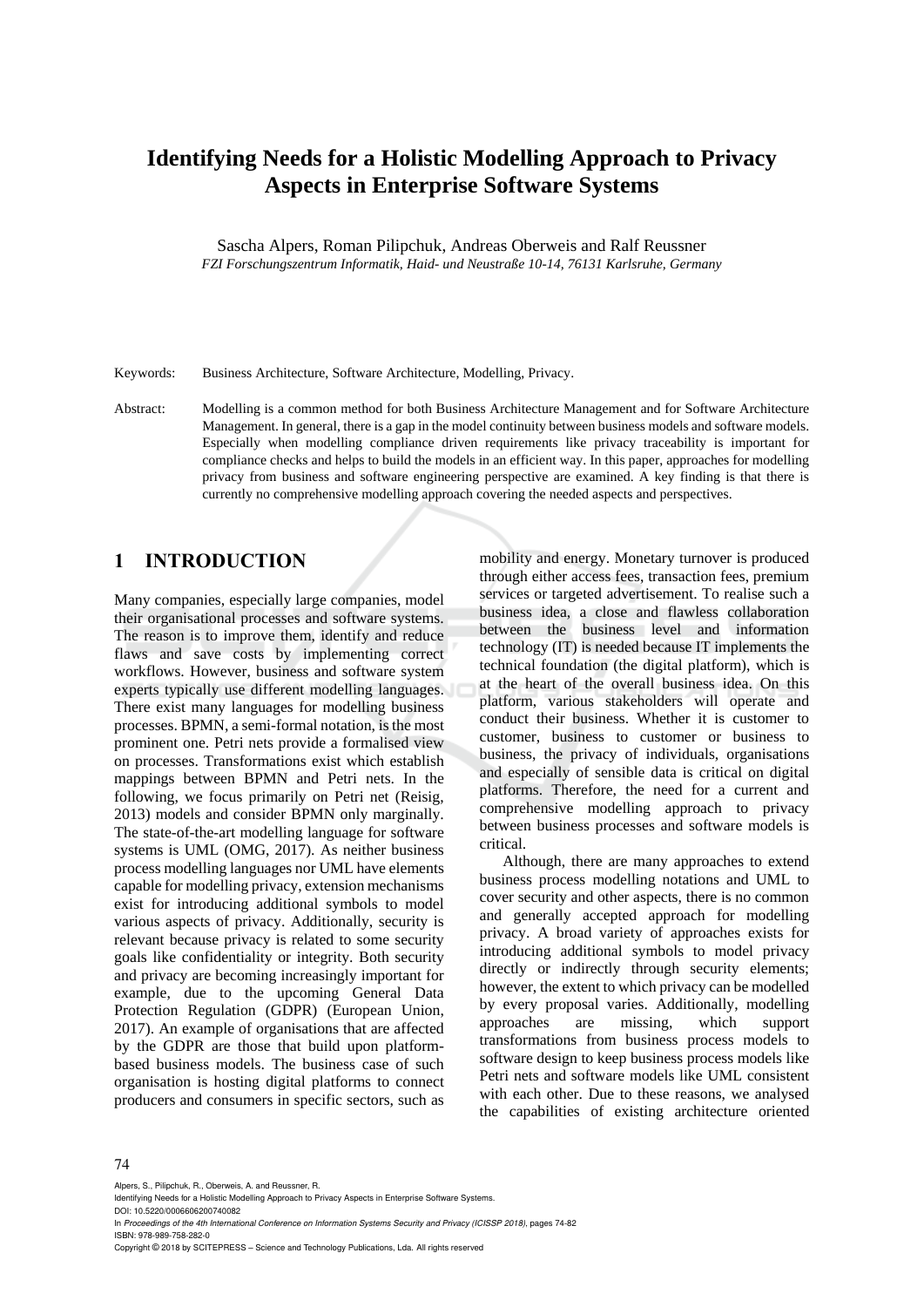| No. | <b>Paper</b>                                                                      | Diag. Type   | Ext. Through       | <b>To Model</b>                      |
|-----|-----------------------------------------------------------------------------------|--------------|--------------------|--------------------------------------|
|     | Engineering Privacy for Big Data Apps with the Unified Modelling                  | Use Case     | Super container    | Privacy specifications               |
|     | Language                                                                          |              |                    |                                      |
| 2   | Towards a UML Profile for Privacy-Aware Applications                              | Various      | UML profile        | Privacy policies                     |
| 3   | UMLsec: Extending UML for Secure Systems Development (+2)                         | Various      | <b>UML</b> profile | Security requirements / primitives / |
|     |                                                                                   |              |                    | management and threat scenarios      |
|     |                                                                                   |              |                    |                                      |
| 4   | Supporting Confidentiality in UML: A Profile for the Decentralised<br>Label Model | Class        | UML profile        | Decentralized label model            |
| 5   | Towards the Engineering of Security of Information Systems                        | Sequence     | <b>UML</b> profile | Access control and information       |
|     | (ESIS): UML and the IS Confidentiality                                            |              |                    | flow control                         |
| 6   | A UML Profile for Requirements Analysis of Dependable Software                    | Class        | UML profile        | Problem frames (e.g.,                |
|     |                                                                                   |              |                    | confidentiality, integrity)          |
|     | Extending UML for Designing Secure Data Warehouses (+2)                           | <b>Class</b> | <b>UML</b> profile | Security classes and separation of   |
|     |                                                                                   |              |                    | duty                                 |
| 8   | Weaving Security Aspects into UML 2.0 Design Models                               | Class and    | UML profile        | Security requirements and aspect-    |
|     |                                                                                   | Sequence     |                    | oriented solutions                   |
| 9   | CMP: A UML Context Modelling Profile for Mobile Distributed                       | <b>Class</b> | <b>UML</b> profile | <b>Privacy restrictions</b>          |
|     | Systems                                                                           |              |                    |                                      |

Table 1: Overview of Architecture oriented approaches.

and business process oriented modelling approaches to model privacy aspects. We analysed, how privacy can be modelled and tried to understand the possibility and need for a comprehensive modelling language in the field of privacy to cover business processes and software systems. We selected these approaches according to their abilities to model privacy aspects directly or indirectly through security aspects. The selected approaches were analysed and compared with each other to identify their similarities and differences. This was done to understand the need for a comprehensive model of privacy aspects and to explore how it could be realised beginning from a business process model and then leading to a software architecture model. For this, we categorised the approaches and identified two criteria, namely "security mechanisms" and "different views". "Security mechanisms" describe, by which elements and mechanisms the approach supports privacy modelling. The second criteria, "different views", groups approaches according to the view of the stakeholder for whom the approach is intended. Our results show that only a few approaches actually introduce elements to model privacy principles. Section 2 presents the business process-based approaches. Software architecture based approaches are presented in Section 3. Section 4 discusses similarities and differences between both approaches. The paper ends with some concluding remarks in Section 5.

### **2 ARCHITECTURE ORIENTED APPROACHES**

This chapter introduces the architecture oriented approaches for modelling privacy. The first section introduces the de facto standard modelling language in the field of software engineering and the second section introduces the architecture-based approaches in the context of privacy and confidentiality.

#### **2.1 Modelling Language**

The de facto standard for modelling architecture in software engineering is the Unified Modelling Language (short: UML). UML is a general-purpose modelling language that is standardised by the Object Management Group (short: OMG). It comprises 14 diagrams divided into two major diagram types: structure diagrams and behaviour diagrams (OMG, 2017). While structure diagrams represent the static structure of a system, behaviour diagrams represent its dynamic part. The use case diagram visualises functional requirements, as well as actors and their relationships, while the sequence diagram shows the chronological flow of messages between objects. In the class diagram classes, associations, methods, and attributes are described. A detailed explanation can be found in the UML specification (OMG, 2017).

### **2.2 Analysis of Architecture Oriented Approaches**

This section surveys the architecture-based approaches. Table 1 summarises all papers, the UML diagram types which they extend, whether they extend through UML profile or not, and what the extension allows to be modelled.

(Jutla et al., 2013) propose an extension to the UML use case diagram for representing privacy specifications like pseudonymization, anonymization, and consent in an easily understandable way (see Table 1 No. 1). The extension is not based on the UML profile extension mechanism. Instead, a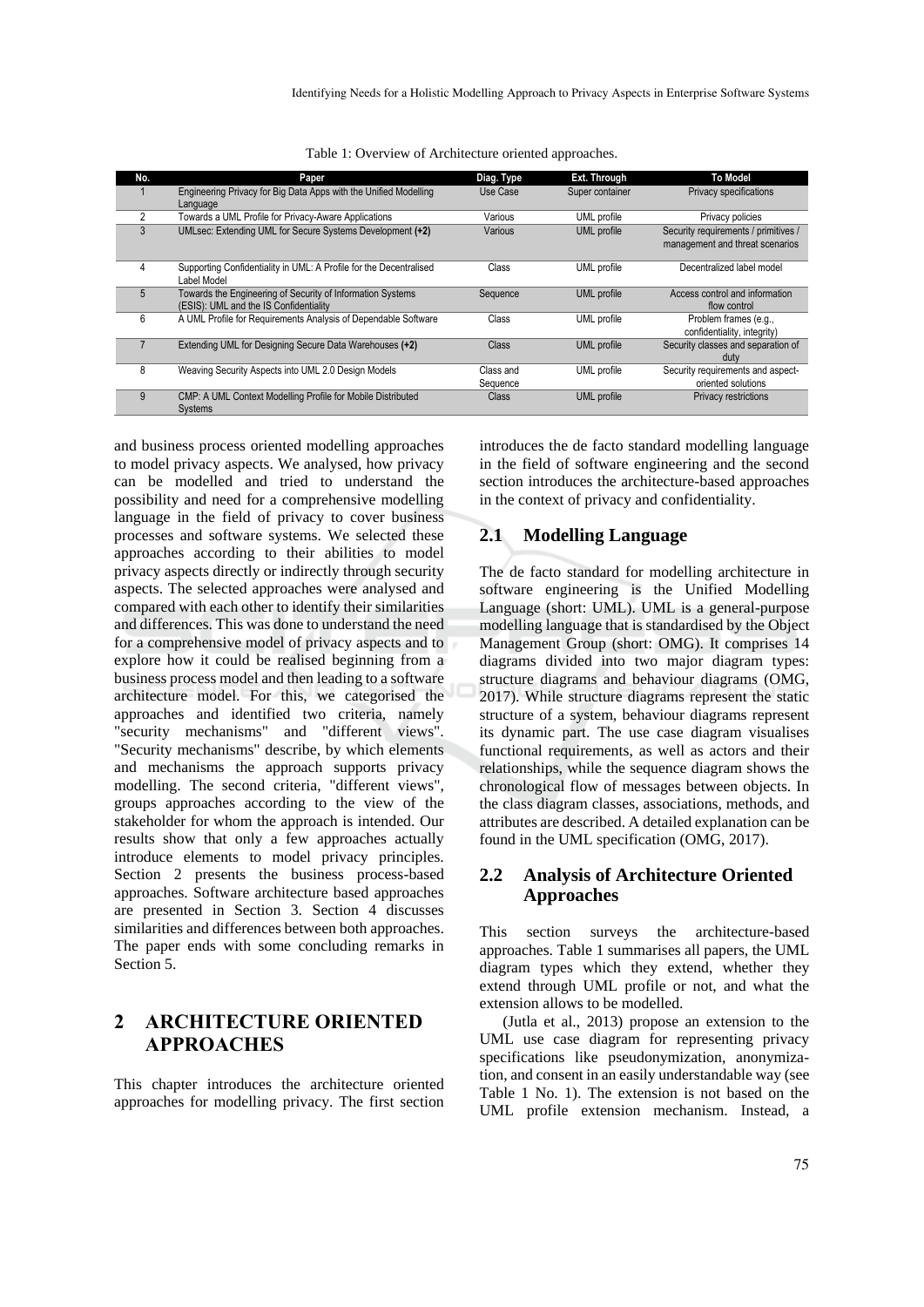Microsoft Visio extension ribbon is created that offers the needed elements. All possible privacy requirements and specifications can be expressed due to the usage of free text fields. The extension works by introducing a 'super container' in-between actors and use cases of a use case diagram. Privacy control classes and obligations are stated inside the super container. This extension allows modelling of all kinds of privacy principles but also other security principles like confidentiality.

(Basso et al., 2015) introduced a UML profile, which is capable of expressing different privacy concepts through privacy policies incorporated in various UML diagrams (see Table 1 No. 2). Privacy policies are composed by one or more statements, which describe the rules specified in the privacy policy. Besides that, they specify the purpose for data collection, management, and prerequisites that need to be met. Private data and actions performed on it can be expressed through stereotypes, for example, to whom private data is allowed to be disclosed, the period, and how it will be used. Several other stereotypes describe how the data is provided and managed, either by a user or by a system. In both cases, the UML profile allows the design of privacyaware applications through modelling the application's privacy policy and keeping track of the elements responsible for enforcing them. It allows not only modelling of access control on private data but also of privacy principles like consent, data security, and purpose limitation. **AND** 

(Jürjens, 2002) proposed a UML profile, called UMLsec, for expressing security-relevant information within various UML diagrams (see Table 1 No. 3). This should allow persons which are not experts in security to express their security needs easily. UMLsec enables software engineers to express basic security requirements including security concepts, security primitives, security management and threat scenarios. This allows modelling confidentiality of information and information flows. Furthermore, it is possible to check whether the constraints associated with the stereotypes are fulfilled by a given specification and, by this, indicate possible vulnerabilities (Jürjens, 2005).

(Heldal et al., 2004) present a UML profile incorporating the decentralized label model into the UML class diagrams to model confidentiality at design time (see Table 1 No. 4). The so-called UMLs profile allows the specification of confidential information flow in a fine-grained manner. Different stereotypes defining owners and users are used to annotate classes, attributes, operations, parameters, errors, and return types. These labels are used to

decide whether the information flow is permitted or not. Declassification of information is realised with the *authorityConstraint*, which models the weakening of the confidentiality of information coming from higher confidential sources. This is necessary for operations processing confidential data but providing less confidential results. The approach is presented for class diagrams, but it is extendable to other diagram types like interaction, use case, and activity diagrams.

The work of Goudalo et al. (Goudalo and Seret, 2008) elaborates on modelling security aspects of information systems (see Table 1 No. 5). The proposed UML profile is an example of how to properly encapsulate security knowledge during design time. This is shown in the context of confidentiality. Confidentiality of information and information flow can be modelled in sequence diagrams by defining stereotypes modelling confidentiality levels of resources, subjects, and subsystems. In summary, the UML profile enables software engineers to model confidentiality in various manners.

The work of Hatebur et al. (Hatebur and Heisel, 2010) builds upon a UML profile for expressing problem frames in UML class diagrams (see Table 1 No. 6). Problem frames are patterns used to define problem classes by their contexts and characteristics. This UML profile is extended to express dependability requirements. In the context of security, the traditional goals of confidentiality, availability, and integrity can be expressed. They are modelled as stereotypes, including specifications like the data to be secured, the attacker, and the stakeholder of data. This allows the expression of arbitrary confidentiality requirements via the use of problem frames. The authors mention the main advantage of their approach, namely the ability to express dependability requirements without the anticipation of a solution. This clearly separates the problem space from the solution space. In addition, it is easy to visually distinguish between different security requirement classes.

The approach of (Fernandez-Medina et al., 2004), called SECDW, allows modelling confidentiality aspects in UML class diagrams (see Table 1 No. 7). SECDW is an extension intended for the domain of Data Warehouses. The approach introduces a UML profile that allows the specification of security classes for information and users. By using tuples composed of security classifications, sets of user compartments (classification of users in department like structures), and user roles, it is possible to specify constraints about which users are allowed to read certain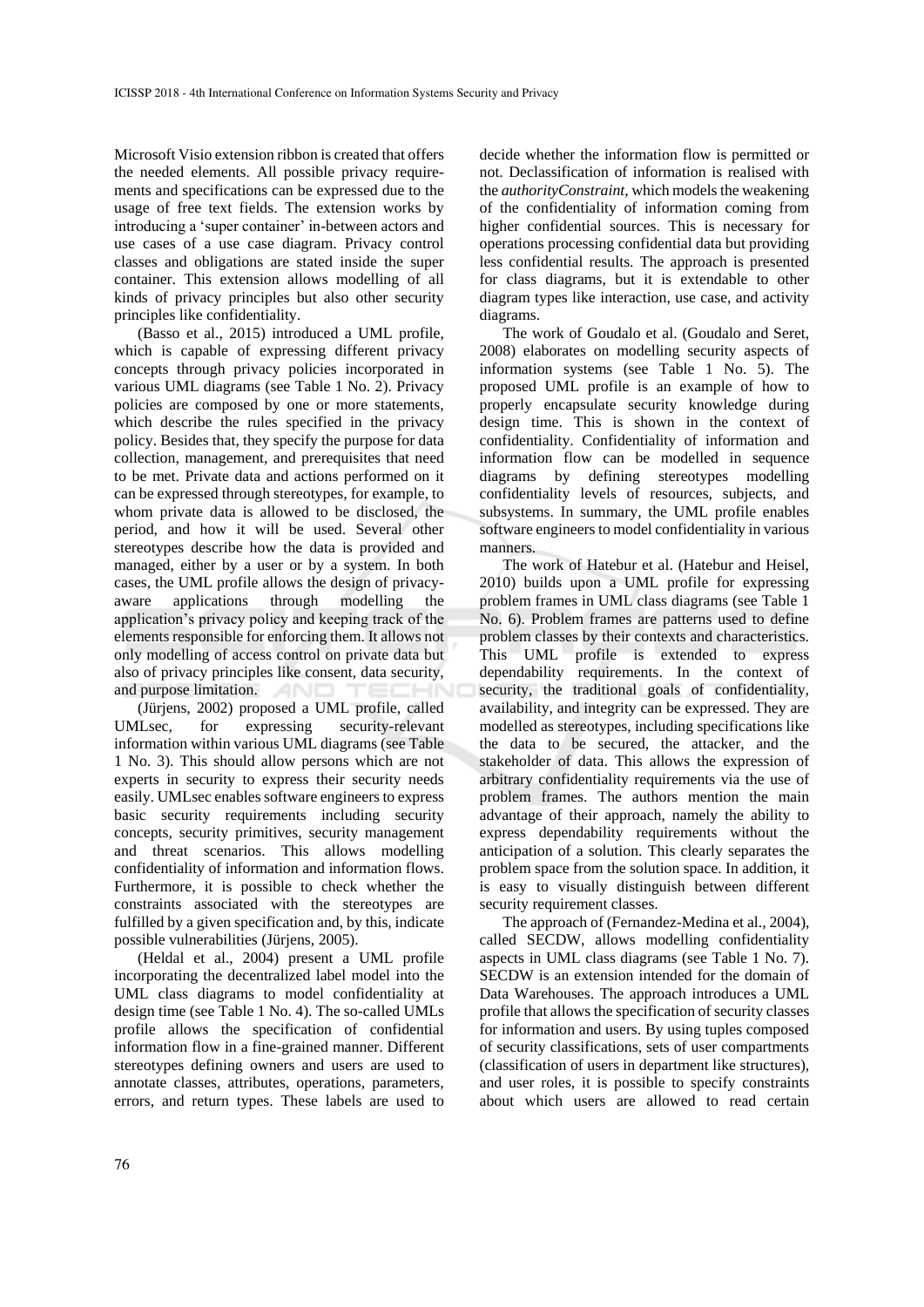information. The extension proposed by Triki et al. (Triki et al., 2010) (SECDQ+) introduces the ability to model leaks of confidential information, e.g., health information or company turnover, that are due to access to combinations of data that would impose no information leakage if isolated. This problem is known as *conflict of interest* (Triki et al., 2010).

(Mouheb et al., 2009) propose a UML profile capable of both capturing security requirements and specifying security solutions (see Table 1 No. 8). This is done by waving security aspects into UML class and sequence diagrams in an aspect-oriented modelling manner. This approach allows the separation of security concerns from software functionalities. Security experts can specify security solutions as aspects in the UML model and model their points (where they are implemented) in UML sequence diagrams and, by this, provide an easily understandable solution for non-security experts.

(Simons, 2007) presents a UML profile to model privacy restrictions in UML class diagrams (see Table 1 No. 9). The profile was developed for the context of mobile distributed systems, but it can be used in other contexts as well. The main idea is to bind access rights to context information. This is done by formulating privacy restrictions on context information. These restrictions consist of the source and validity of the context information and the access rights in the form of confidentiality levels. In Simons's UML profile, constraints are used to validate the model. This is done by imposing restrictions on the defined stereotypes to enforce the correct use of the profile.

### **3 BUSINESS PROCESS ORIENTED APPROACHES**

Privacy is not an end in itself. Privacy and security are business requirements, and, therefore, privacy as well as security requirements in future will be included in enterprise modelling more often. This can be achieved in different ways:

- Via models of privacy and security aspects using normal enterprise modelling languages,
- in the form of annotations,
- or with the help of more-or-less formalised privacy/security notation add-ons for existing modelling languages.

For business processes as one component of enterprise modelling, we analysed 'Petri Nets' and 'Business Process Model and Notation (BPMN)'.

Therefore, we performed systematic literature reviews using the method described by Kitchenham and Charters (2007). Two students executed the reviews in their master's theses. Gholam Hassan Sahabi focused on information security when using Petri Nets (a modelling language with mathematical foundation), and Daniel Tewolde focused on information security when using Business Process Model and Notation (BPMN). To obtain comparable results, we used the same methodology, and the reviews were conducted for the same publication period. The theses' supervisors were used as experts to score random parts of the publications. The scores were compared to the scores that the students had assigned to the paper, and the variances were analysed and discussed.

#### **3.1 Analysis of Petri Net-based Approaches**

There are plenty of approaches using Petri Nets for modelling information security aspects, particularly information confidentiality. They can be used to model privacy requirements as well, but special privacy model extensions are not common today. The problem is also that some of the approaches only focus on the technical level, which generally means that they are discussing problems like algorithms, protocols or technical architecture using Petri nets for visualisation but omit the business process perspective.

Huang and Kirchner have introduced a formal method to verify whether the compositions of subpolicies fulfil the required general policies of a company (Huang and Kirchner, 2013). They used coloured Petri Nets and Petri Net-based properties like completeness, termination, consistency and confluence. One use case is the verification as to whether a set of policies fulfils a general policy like GDPR. Therefore, the requirements of the GDPR must be transformed into a model.

(Mixia et al., 2005) extended Object Petri Nets by using modules to define security services like the de- /en-cryption of data. This could be interesting for data protection because encrypted data must not be protected itself as long as the key is strong and kept secret. (Akbarzadeh and Azgomi, 2010) defined a framework for the assessment of security protocols. They used coloured stochastic activity nets and implemented probabilistic model checking. In addition, (Bouroulet et al., 2008) analysed security protocols and a Petri Net extension called S-net, which is designed such that the terms of the Security Protocol Language (Crazzolara and Winskel, 2001)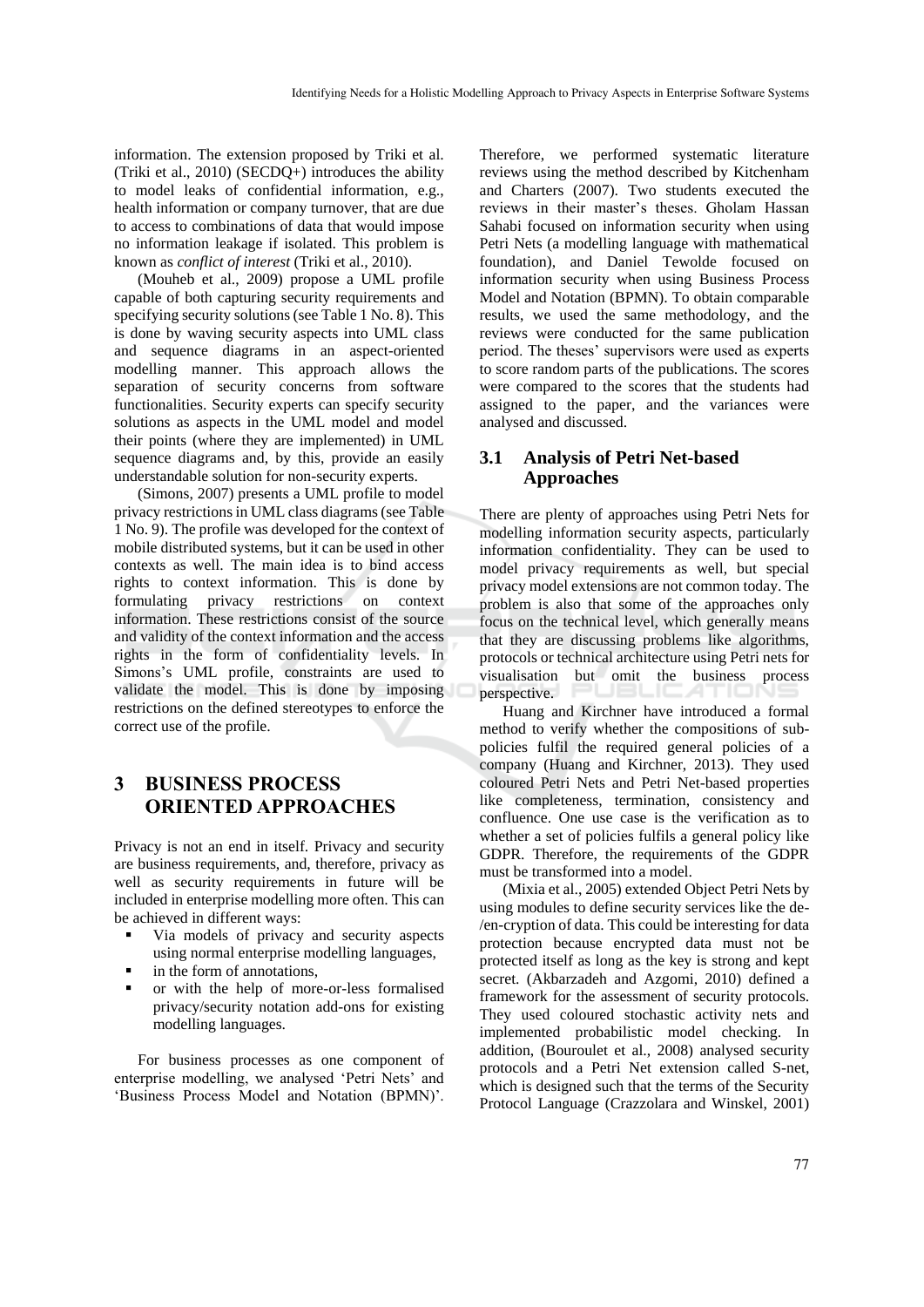can be used. Other Petri Net based approaches aim at building models for special concepts. For example, (Zhang et al., 2006) modelled the Chinese Wall policy with coloured Petri Nets; afterwards, they used a coverability graph to analyse the guarantees of the Chinese Wall policy. (Henry et al., 2010) used coupled Petri Nets for the risk analysis of computer networks. Sun et al. published a 'Verification Mechanism for Secured Message Processing in Business Collaboration' (Sun et al., 2009). They used the role-based access control (RBAC) mechanism and hierarchical coloured Petri Nets to detect conflicts in message access within collaboration process instances with the role-based policy. A similar approach from (Lai et al., 2008) focussed on the confidentiality of information exchanges between organisations and therefore has special places in coloured activity nets for incoming and outgoing information. Chinese Wall and interorganizational information exchange are also relevant for privacy protection questions. As shown, many approaches use Petri Nets for modelling security aspects but focus on a technical level or only cover one single aspect. Therefore, these approaches are not suitable for business process experts to model their security requirements and discuss them with technical experts.

In addition, some approaches use Petri Nets for modelling or analysing security aspects of business processes. Accorsi and Wonnemann developed InDico (Accorsi and Wonnemann, 2011), an information-flow analysis method for labelling Petri Net-based business process models. InDico focusses on 'information propagation throughout the systems (end-to-end) rather than mere data access (point to point)' (Accorsi and Wonnemann, 2011). Accorsi et al. (Accorsi et al., 2015) published an extension of InDico for analysing information-flow effects during process execution. They used security levels (here called 'levels of confidentiality') but reduced them to two, and analysed structural interferences between them. It is impossible to express different levels of confidentiality for the same place in one business process scheme, e.g., different information, or more than two levels of confidentiality for the whole business process scheme. Li et al. (Li et al., 2009) described a coloured Petri Net extension for detecting confidentiality problems in information flow models. They use security levels and add the concrete security level as attributes of the tokens. Li et al. did not focus on resources handling the information. Knorr (Knorr, 2001), who also used security levels, presented a method to verify multilevel security policies in workflow models, but he modelled control and information flow as different arcs in his workflow

Petri Nets. Atluri and Huang (Atluri and Huang, 1996), who have also used Petri Nets, presented a multilevel security approach with security levels for places and tokens. They later extended their approach with more concepts like separation of duty and rolebased access using a coloured, timed Petri Net (Atluri and Huang, 2000). They did not consider resources or the possibility of reducing the security level of a token, e.g., when information is truncated.

The high number of approaches for modelling security aspects using (high-level) Petri Nets shows that the integration and processing of confidential information in Petri Net-based business process models is currently a major challenge. This is one reason why we think, Petri Nets fit well for privacy questions as well. Other reasons in favour of Petri Nets are their mathematical foundation and the availability of a broad range of analysis methods. Especially for analysis functionality, formal Petri Nets are necessary.

### **3.2 Analysis of BPMN-based Approaches**

Extensions of the Business Process Model and Notation for modelling security requirements exist for all of the three classic security objectives: confidentiality, integrity, and availability. Leitner et al. (Leitner et al., 2013) have published a systematic literature review on 'Security Aspects in the Business Process Model and Notation'. Therefore, we do not provide a detailed overview here. In summary, some publications use BPMN for security questions without new extensions. In (Meland and Gjaere, 2012), Meland and Gjaere argue that in most cases there is no need for new BPMN extensions. Several other approaches extend the BPMN notation, e.g., with new symbols to create a faster overview about security issues for the model users (Wolter and Meinel, 2010). Focussing on privacy as part of security, (Mülle et al., 2011) used BPMN for introducing privacy in business process models while Labda et al. (Labda et al., 2013) extended BPMN to model privacy aware BPMN. They focussed not only on modelling privacy aspects but also proposed a methodology for transferring them into the implementation.

## **4 COMPARING APPROACHES**

We identified two criteria in which the architecture oriented and business process oriented approaches can be compared.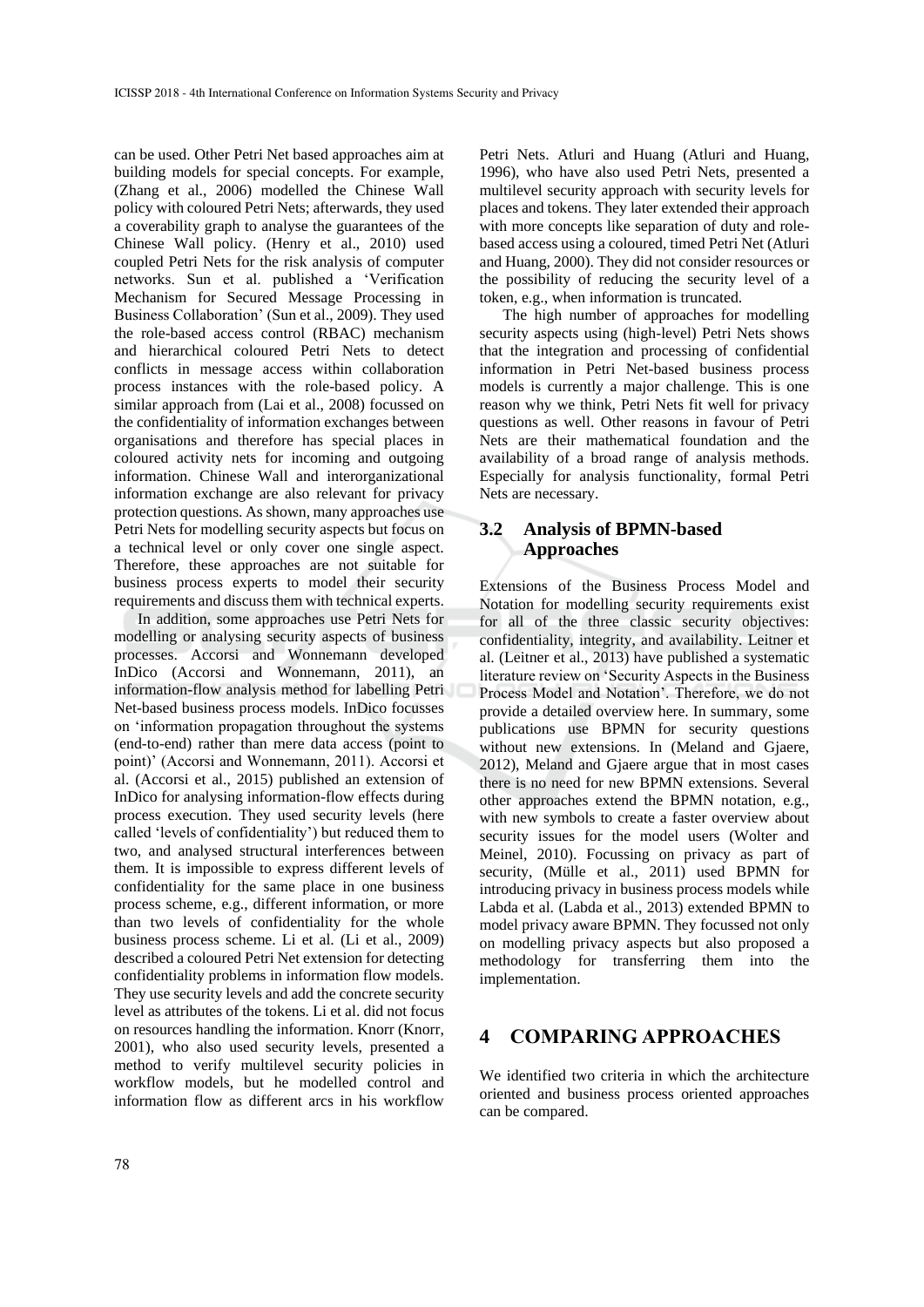**Security Mechanisms:** this criterion describes how and through which security and privacy mechanisms privacy can be expressed by the particular approach. We identified two characteristics:

- **Information flow and access control:** this characteristic establishes privacy by introducing concepts that restrict the information flow or the access to information, functions or system parts by imposing rights. These approaches introduce concepts of confidentiality in various ways and to different degrees. The introduced concepts are used either directly or can be used to express privacy in a certain way. Examples are Chinese Wall policy and confidentiality levels. The following approaches contribute to this characteristic [(Jürjens, 2002), (Heldal et al., 2004), (Goudalo and Seret, 2008), (Simsons, 2007), (Fernandez-Medina et al., 2004), (Zhang et al., 2006), (Sun, et al., 2009), (Lai et al., 2008), (Accorsi and Wonnemann, 2011), (Accorsi et al., 2015), (Li et al., 2009), (Knorr, 2001), (Atluri and Huang, 2000), (Mülle et al., 2011)].
- General structures: approaches with these characteristics use abstract structures to express either several or a particular security and privacy principle. For example, problem frames used in (Hatebur and Heisel, 2010) give the ability to express a problem and, through this, express an actual security principle. Another example, common in the security area, is policies. We identified the following approaches contributing to this characteristic: [(Jutla et al., 2013), (Basso et al., 2015), (Hatebur and Heisel, 2010), (Mouheb et al., 2009), (Huang and Kirchner, 2013), (Mixia et al., 2005), (Akbarzadeh and Azgomi, 2010), (Bouroulet et al., 2008), (Henry et al., 2010), (Atluri and Huang, 2000)].

Each approach is assigned to one characteristic. The approaches we reviewed focus either on confidentiality to express privacy or on introducing various other structures through which privacy can be expressed. The first are grouped under the characteristic 'information flow and access control' and the latter ones under the characteristic 'general structures'. We determined that nearly half of the reviewed architecture oriented and business process oriented approaches contribute to the first characteristic. They all introduce elements to model confidentiality. Some of them use confidentiality mechanisms to establish privacy in a certain way

[(Fernandez-Medina et al., 2004), (Zhang et al., 2006), (Sun et al., 2009), (Lai et al., 2008), (Accorsi and Wonnemann, 2011), (Accorsi et al., 2015), (Li et al., 2009), (Knorr, 2001)]. The others only introduce modelling elements for confidentiality and not directly for the purpose of privacy [(Jürjens, 2002), (Heldal et al., 2004), (Goudalo and Seret, 2008), (Simsons, 2007), (Mülle et al., 2011)]. The other half of the reviewed approaches utilises various other mechanisms to model privacy. [(Julta et al., 2013)] introduce new structures like super containers and problem frames to express privacy. Some others use policies [(Basso et al., 2015), (Huang and Kirchner, 2013)].

**Different views:** this criterion describes the view of the model for which the approach is developed. As there are various stakeholders with different concerns to express, different views arise that can be specialised for the specific needs of a stakeholder. Typical examples from the field of security are the attacker view and security specialist view. While the attacker view introduces model elements showing how the attacker could intrude into the system, the security specialist view would highlight the security measures in place.

The criterion 'different views' divides the approaches according to their use by stakeholders. Common views are:

- Attacker view: models the attacker with the attacks, threats, and vulnerabilities of a system, or analyses the given model for flaws in the information flow [(Jürjens, 2002), (Akbarzadeh and Azgomi, 2010), (Bouroulet et al., 2008), (Henry et al., 2010), (Accorsi and Wonnemann, 2011), (Accorsi et al., 2015), (Li et al., 2009), (Atluri and Huang, 2000)].
- **Requirements & Implementation view:**  introduces elements to express requirements pertaining to security and privacy aspects and elements, which model security and privacy solutions [(Julta et al., 2013), (Basso et al., 2015), (Heldal et al., 2004), (Goudalo and Seret, 2008), (Hatebur and Heisel, 2010), (Simsons, 2007), (Mouheb et al., 2009), (Fernandez-Medina et al., 2004), (Mixia et al., 2005), (Zhang et al., 2006), (Sun et al., 2009), (Lai et al., 2008), (Atluri and Huang, 1996), (Atluri and Huang, 2000), (Mülle et al., 2011)].
- **Verification view:** allows users to check whether a model fulfils certain requirements by checking them against the model. This is realised, for example, with constraints, which are checked for correct implementation or the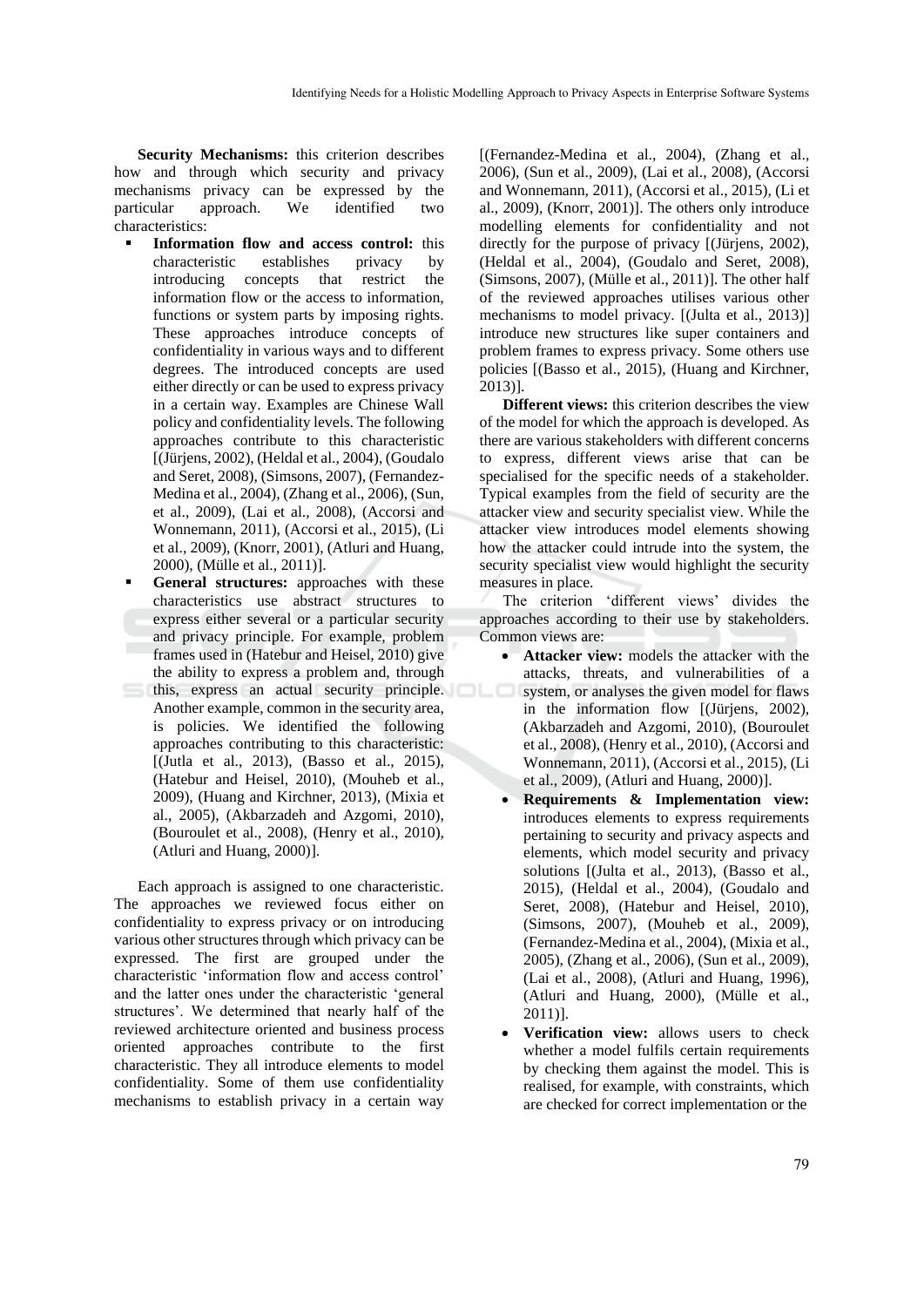

verification of policies [(Basso et al., 2015), (Jürjens, 2002), (Heldal et al., 2004), (Fernandez-Medina et al., 2004), (Huang and Kirchner, 2013), (Zhang, Hong and Liao, 2006), (Accorsi et al., 2015), (Li et al., 2009), (Knorr, 2001), (Atluri and Huang, 1996)].

In the architecture oriented approaches, the 'attacker view' is realised by introducing an attacker and his capabilities. We found only one approach of this type (Jürjens, 2002). The business process oriented side identifies flaws in the information flow and, thus, privacy breaches. The 'requirements & implementation view' is represented in both approaches. Here, elements are introduced to express security and privacy requirements or solutions. The difference between the approaches is in the degree of abstraction. While the business process oriented approaches typically are on a less technical and more abstract level, the architecture-based approaches introduce both a non-expert view and sometimes a more technical, expert view. In both architecture oriented approaches and business process oriented approaches, we identified the intention of verifying whether the implementation or model is correct with respect to certain requirements. This is the

'verification view'. While architecture oriented approaches verify the correctness of modelled solutions, business process oriented approaches try to identify and verify security policies against a given model. In general, we recognised that in the reviewed approaches, the architecture-based approaches tended to model requirements or design solutions more often as well as verify whether the model fulfils them, while the business process-based approaches focussed more on the identification of flaws and the verification of policies.

In summary, only a few approaches we reviewed introduced elements to model actual privacy principles [(Julta et al., 2013), (Basso et al., 2015), (Atluri and Huang, 2000)]. Most of them introduce privacy more by way of establishing confidentiality and the restriction of access to information.

### **5 CONCLUSIONS**

As we have shown, there are some approaches for systematically modelling security and/or privacy protection aspects of organisations in a specific view. However, no comprehensive approach integrates all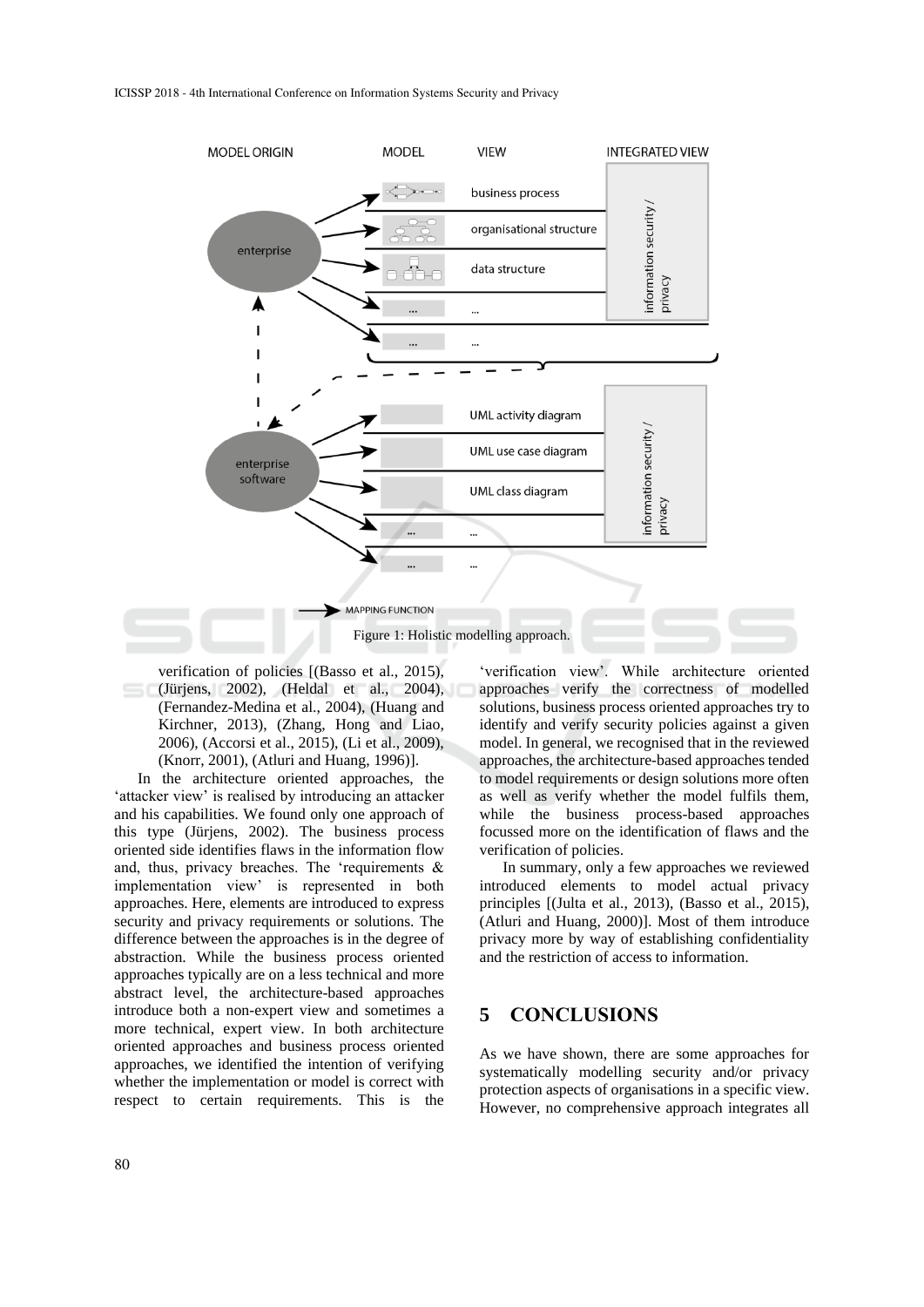aspects such as process, structure organization, and data. Such approaches must be developed further. For the enterprise that is shown in the upper part of Figure 1, the enterprise software is shown in the lower section of the figure 1. As illustrated in figure 1, integrated views are combining different other views of an organisation and enrich them by the additional integration of privacy aspects.

Important links are represented by the dotted lines. Requirements of the enterprise models must be transferred into the software models to be implemented later. This is especially true for organisations in which the main business idea depends on the realisation of a privacy-sensitive complex IT infrastructure as well as those that are either building digital platforms or working on the automation of business processes. We therefore suggest an automated model transformation from enterprise to software modelling. Continuous modelling is a prerequisite for the traceability of the requirements. Therefore, it must be possible to transfer business requirements modelled in Petri Nets to software requirements modelled in UML. The other edge shows the link between the enterprise software and the enterprise.

We are focusing on integrating privacy into enterprise software by looking at the privacy within underlying business processes and the architecture of Enterprise Software. Additionally, it is possible to use either software or frameworks for privacy management. Some examples are the Privacy Management Platform (Stach and Mitschang, 2014), the AVARE project, which is for the privacy and selfprotection of citizens (Alpers et al., 2017), and the Context-Aware Privacy Protection System (Pingley et al., 2009).

#### **ACKNOWLEDGEMENTS**

This work has been partially financed by the Baden-Württemberg Stiftung GmbH within the project 'AVARE'.

This research was also partially sponsored by the German Ministry for Research and Economics (BMBF) as a part of the 'Forschungscampus Initiative', specifically 'Forschungscampus Mobility2Grid', under the grant number 03SF0522A.

#### **REFERENCES**

Accorsi, R.; Wonnemann, C.; 2011: InDico: Information flow analysis of business processes for confidentiality

requirements. In *Security and Trust Management, Springer, pp. 194–209.*

- Accorsi, R.; Lehmann, A.; Lohmann, N.; 2015: Information leak detection in business process models: Theory, application, and tool support. In *Inf. Syst., vol. 47, pp. 244–257.*
- Akbarzadeh, M.; Azgomi, M. A.; 2010: A framework for probabilistic model checking of security protocols using coloured stochastic activity networks and PDETool. In *5th International Symposium on Telecommunications (IST), pp. 210–215.*
- Alpers, S.; Pieper, M.; Wagner, M.; 2017: Herausforderungen bei der Entwicklung von Anwendungen zum Selbstdatenschutz. *In Informatik 2017, pp. 1061-1072.*
- Atluri, V.; Huang, W.-K.; 1996: An extended Petri net model for supporting workflows in a multilevel secure environment. In *Database Security Tenth International Conference on Database Security, Como, Italy, pp. 240–258.*
- Atluri, V.; Huang, W.-K.; 2000: A Petri net based safety analysis of workflow authorization models. In *J. Comput. Secur., vol. 8, no. 2, 3, pp. 209–240.*
- Basso, T.; Montecchi, L.; Moraes, R.; Jino, M.; Bondavalli, A.; 2015: Towards a UML Profile for Privacy-Aware Applications. In *IEEE International Conference on Computer and Information Technology, pp. 371-378.*
- Bouroulet, R.; Devillers, R.; Klaudel, H.; Pelz, E.; Pommereau, F.; 2008: Modeling and analysis of security protocols using role based specifications and Petri nets. In *Applications and Theory of Petri Nets, K. M. van Hee and R. Valk, Eds. Springer Berlin Heidelberg, pp. 72–91.*
- Crazzolara, F.; Winskel, G.; 2001: Events in security protocols. In *Proceedings of the 8th ACM conference on Computer and Communications Security, pp. 96–105.*
- European Union; 2017: General Data Protection Regulation, *http://eur-lex.europa.eu/legal-content /EN/ TXT/PDF/?uri=CELEX:32016R0679&from=EN*, last *accessed 24.10.2017.*
- Fernandez-Medina, F.; Trujillo, J.; Villaroel, R.; Piattini, M.; 2004: Extending UML for Designing Secure Data Warehouses. In *Conceptual Modeling - ER 2004: 23rd International Conference on Conceptual Modeling, pp. 217-230.*
- Goudalo, W.; Seret, D.; 2008: Toward the Engineering of Security of Information Systems (ESIS): UML and the IS Confidentiality. In: 2<sup>nd</sup> International Conference on *Emerging Security Information, Systems and Technologies, pp. 248-256.*
- Hatebur, D.; Heisel, A.: A UML Profile for Requirements Analysis of Dependable Software. In *Computer Safety, Reliability, and Security: 29th International Conference, SAFECOMP 2010, pp. 317-331.*
- Henry, M. H.; Layer, R. M.; Zaret, D. R.; 2010: Coupled Petri nets for computer network risk analysis. In *Int. J. Crit. Infrastruct. Prot., vol. 3, no. 2, pp. 67–75.*
- Huang, H.; Kirchner, H.; 2013: Secure interoperation design in multi-domains environments based on colored Petri nets. *In Inf. Sci., vol. 221, pp. 591–606.*
- Jürjens, J.; 2002: UMLsec: Extending UML for Secure